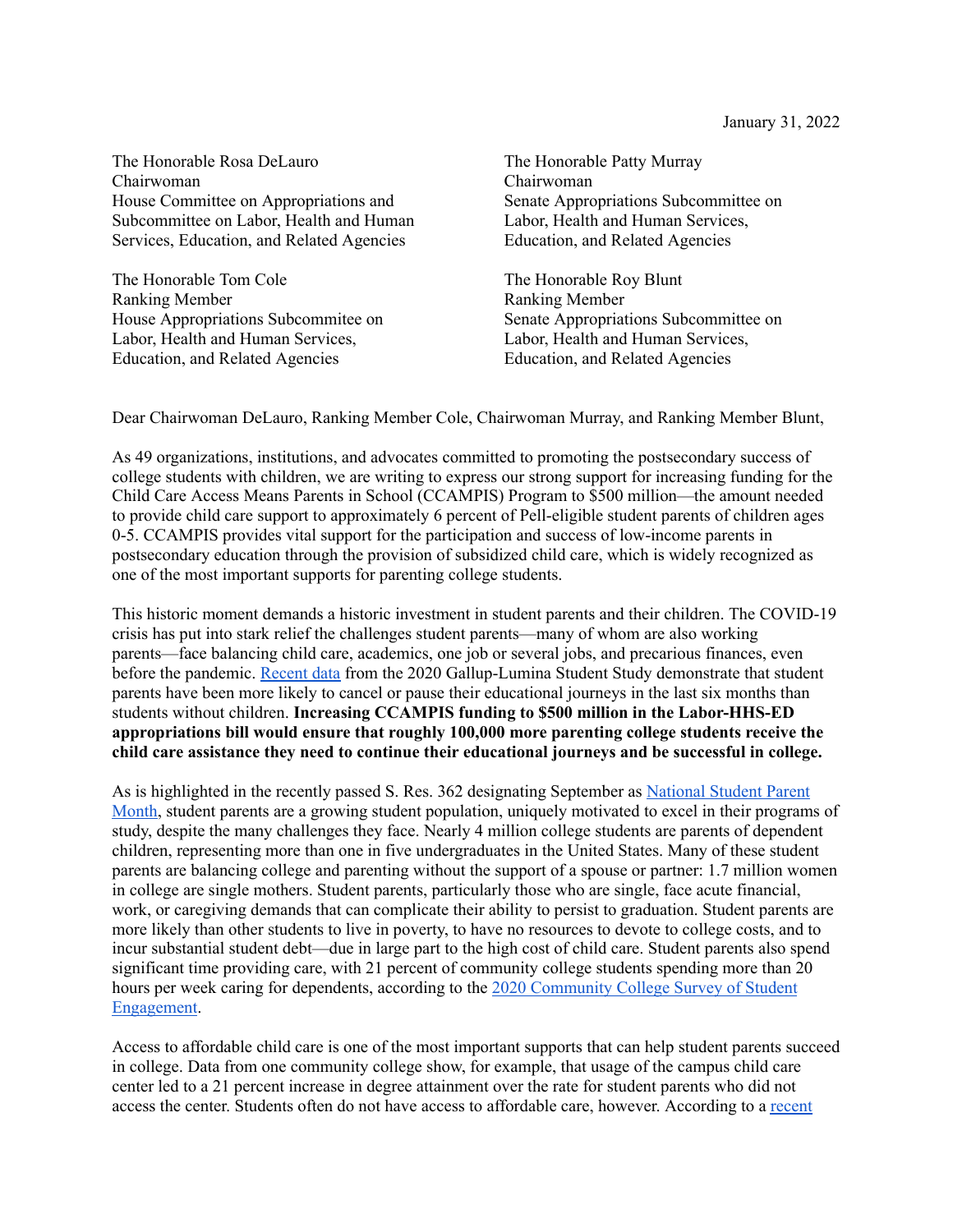[survey](https://hope4college.com/wp-content/uploads/2020/05/2019_ParentingStudentsReport.pdf) of roughly 23,000 student parents, 70 percent of respondents reported that their child care arrangement was unaffordable. Without affordable child care, student parents are often forced to make tough decisions about their enrollment. In 2020, 28 percent of community college students reported that they are likely or very likely to leave school due to their caregiving responsibilities. Unfortunately, campus-based child care has been declining in recent years—most dramatically at community colleges, which enroll the largest share of student parents. COVID-19 and the pandemic's economic fallout have exacerbated the national child care crisis. The need for student parent access to affordable child care has never been greater than it will be as campuses re-open.

The CCAMPIS program is the only federal program dedicated solely to providing child care assistance for low-income students in postsecondary settings. Other available child care assistance, such as subsidies provided through the Child Care and Development Block Grant, are important sources of support but can be hard for student parents to access due to restrictive eligibility rules such as work requirements and degree limitations. CCAMPIS has no work requirements, and it helps meet students' need for low-cost, high-quality child care. This support enables them to persist toward and complete postsecondary credentials that are critical to their families' economic well-being and associated with a range of multigenerational benefits. Scaling up this program to serve a larger percentage of Pell-eligible students with young children would allow CCAMPIS to reach 100,000 more students, greatly improving their chances of postsecondary success. This critical investment will also stabilize the campus child care sector, which provides a lifeline to college opportunities for students with children.

For these reasons, we express our strong support for increasing funding for the CCAMPIS Program to \$500 million in the FY2022 Labor-H appropriations bill.

Sincerely,

Achieving the Dream Advance Vermont All Our Kin America Forward Ascend at the Aspen Institute Association of Young Americans (AYA) Bronx Community College Early Childhood Center Center for First-generation Student Success City University of New York Clearinghouse on Women's Issues Community Foundation of Sarasota County Education Design Lab Feminist Majority Foundation First Focus Campaign for Children Generation Hope Healthy Teen Network Higher Learning Advocates Institute for Women's Policy Research Jamestown Community College Jobs for the Future (JFF) John Burton Advocates for Youth LeadMN - College Students Connecting for Change Los Angeles Valley College Family Resource Center Mesa Community College